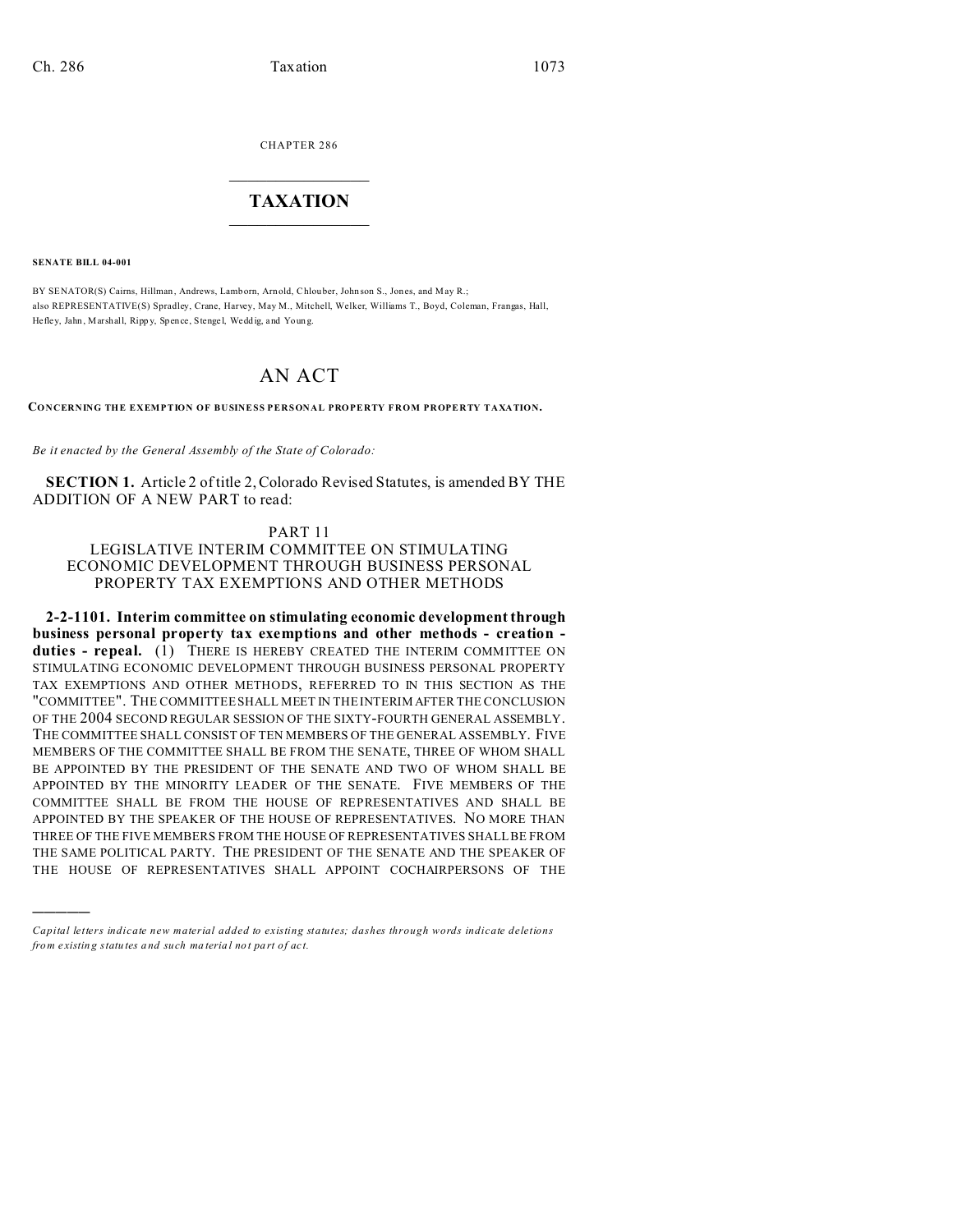COMMITTEE, WHO SHALL SHARE THE RESPONSIBILITIES OF CHAIRING THE COMMITTEE.

(2) THE COMMITTEE SHALL STUDY, BUT NEED NOT LIMIT ITS CONSIDERATION TO, THE FOLLOWING:

(a) TAX POLICY CHANGES THAT HAVE THE EFFECT OF CREATING AND RETAINING JOBS IN COLORADO, INCLUDING, BUT NOT LIMITED TO, BUSINESS PERSONAL PROPERTY TAX EXEMPTIONS THAT ELIMINATE OR PHASE OUT THE BUSINESS PERSONAL PROPERTY TAX;

(b) AN ANALYSIS OF THE CUMULATIVE FISCAL IMPACT OF SUCH TAX POLICY CHANGES ON THE STATE AND LOCAL GOVERNMENTS, INCLUDING, BUT NOTLIMITED TO, THE FISCAL IMPACT OF BUSINESS PERSONAL PROPERTY TAX EXEMPTIONS THAT ELIMINATE OR PHASE OUT THE BUSINESS PERSONAL PROPERTY TAX;

(c) DYNAMIC ECONOMIC MODELS, INCLUDING THE MULTIPLIER EFFECT, THAT USE EXISTING RESOURCES AND THAT DEMONSTRATE NET LONG-TERM REVENUE GAINS;

(d) METHODS TO MITIGATE THE POTENTIAL OF ANY REVENUE LOSSES TO THE STATE AND LOCAL GOVERNMENTS FROM SUCH TAX POLICY CHANGES;

(e) ENSURING THAT SUCH TAX POLICY CHANGES WOULD ENCOURAGE ECONOMIC DEVELOPMENT IN RURAL AREAS; AND

(f) WHAT OTHER ACTIONS CAN BE TAKEN BY THE STATE TO ENCOURAGE, PROMOTE, AND STIMULATE ECONOMIC DEVELOPMENT IN COLORADO.

(3) THE COMMITTEE SHALL MEET SIX TIMES DURING THE 2004 INTERIM. THESE MEETINGS SHALL BE OPEN TO THE PUBLIC AND THE COMMITTEE SHALL SOLICIT THE TESTIMONY OF THE MEMBERS OF THE PUBLIC, ESPECIALLY THOSE MEMBERS OF THE PUBLIC WITH EXPERTISE RELATED TO THE FISCAL IMPACTS OF TAX POLICY CHANGES.

(4) (a) EXPENDITURES INCURRED IN CONDUCTING THE STUDY DESCRIBED IN THIS SECTION SHALL BE APPROVED BY THE CHAIRPERSON OF THE LEGISLATIVE COUNCIL AND PAID BY VOUCHERS AND WARRANTS DRAWN AS PROVIDED BY LAW FROM MONEYS ALLOCATED TO THE LEGISLATIVE COUNCIL FROM APPROPRIATIONS MADE BY THE GENERAL ASSEMBLY.

(b) THE LEGISLATIVE COUNCIL STAFF AND THE OFFICE OF LEGISLATIVE LEGAL SERVICES SHALL BE AVAILABLE TO ASSIST THE COMMITTEE IN CARRYING OUT ITS DUTIES.

(5) THE LEGISLATIVE MEMBERS OF THE COMMITTEE SHALL BE COMPENSATED AS PROVIDED IN SECTION 2-2-307 FOR ATTENDANCE AT MEETINGS OF THE COMMITTEE.

(6) THE COMMITTEE SHALL MAKE A REPORT TO THE GENERAL ASSEMBLY IN ACCORDANCE WITH THE JOINT RULES OF THE SENATE AND THE HOUSE OF REPRESENTATIVES. SUCH REPORT MAY INCLUDE RECOMMENDATIONS FOR LEGISLATION, INCLUDING BUT NOT LIMITED TO LEGISLATION CONTINUING THE COMMITTEE. LEGISLATION RECOMMENDED BY THE COMMITTEE SHALL BE TREATED AS LEGISLATION RECOMMENDED BY ANY OTHER INTERIM COMMITTEE FOR PURPOSES